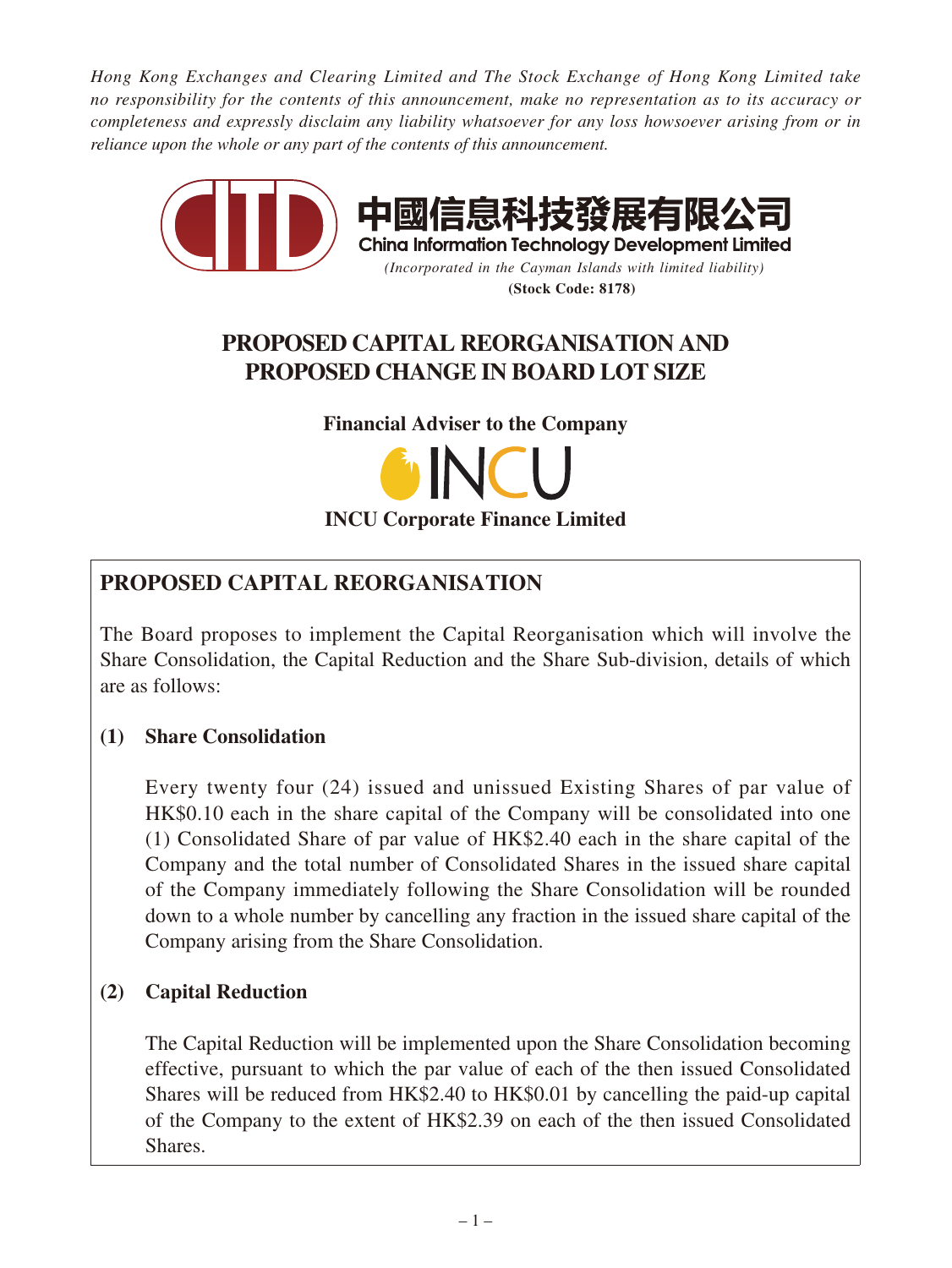## **(3) Share Sub-division**

Immediately following the Capital Reduction, each of the authorised but unissued Consolidated Shares of par value of HK\$2.40 each will be sub-divided into two hundred and forty (240) New Shares of par value of HK\$0.01 each.

Based on the 5,744,191,908 Existing Shares in issue as at the date of this announcement, a credit of approximately HK\$572,025,777.51 will arise as a result of the Capital Reduction. It is proposed that the total credit arising from the Capital Reduction will be applied towards setting off the accumulated losses of the Company upon the Capital Reduction becoming effective.

# **PROPOSED CHANGE IN BOARD LOT SIZE**

The Board proposes to change the board lot size for trading in Shares on the Stock Exchange from 24,000 Existing Shares to 10,000 Consolidated Shares conditional upon the Share Consolidation becoming effective.

Upon the Capital Reduction and Share Sub-division becoming effective, the board lot size for trading in Shares will remain at 10,000 New Shares.

# **GENERAL**

An EGM will be convened and held for the Shareholders to consider and, if thought fit, approve the Capital Reorganisation. To the best of the Directors' knowledge, information and belief having made all reasonable enquiries, no Shareholders are required to abstain from voting on the resolution to be proposed at the EGM. A circular containing, among other matters, details of the Capital Reorganisation and a notice convening the EGM will be despatched to the Shareholders on or before Wednesday, 23 December 2020.

**Shareholders and potential investors of the Company should note that the Capital Reorganisation is conditional upon the satisfaction of the conditions set out in the paragraph headed "Conditions of the Capital Reorganisation". Accordingly, the Capital Reorganisation may or may not proceed. Shareholders and potential investors are advised to exercise caution when dealing in the Existing Shares, and if they are in any doubt, they should consult their professional advisers.**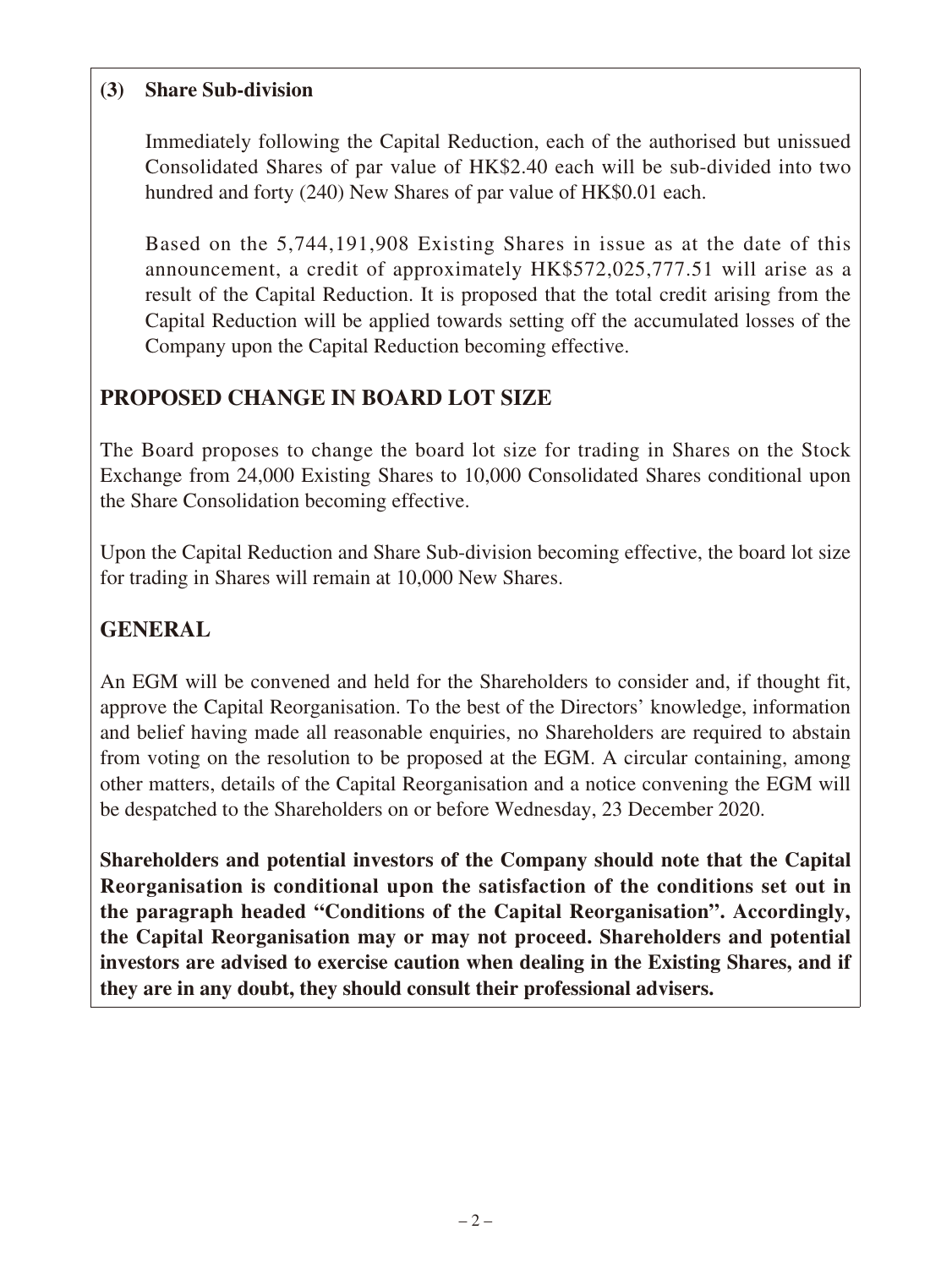## **PROPOSED CAPITAL REORGANISATION**

The Board proposes to implement the Capital Reorganisation which will involve the Share Consolidation, the Capital Reduction and the Share Sub-division, details of which are as follows:

#### **(1) Share Consolidation**

Every twenty four (24) issued and unissued Existing Shares of par value of HK\$0.10 each in the share capital of the Company will be consolidated into one (1) Consolidated Share of par value of HK\$2.40 each in the share capital of the Company and the total number of Consolidated Shares in the issued share capital of the Company immediately following the Share Consolidation will be rounded down to a whole number by cancelling any fraction in the issued share capital of the Company arising from the Share Consolidation.

#### **(2) Capital Reduction**

The Capital Reduction will be implemented upon the Share Consolidation becoming effective, pursuant to which the par value of each of the then issued Consolidated Shares will be reduced from HK\$2.40 to HK\$0.01 by cancelling the paid-up capital of the Company to the extent of HK\$2.39 on each of the then issued Consolidated Shares.

#### **(3) Share Sub-division**

Immediately following the Capital Reduction, each of the authorised but unissued Consolidated Shares of par value of HK\$2.40 each will be sub-divided into two hundred and forty (240) New Shares of par value of HK\$0.01 each.

#### **Effects of the Capital Reorganisation**

As at the date of this announcement, the authorised share capital of the Company is HK\$1,200,000,000 divided into 12,000,000,000 Existing Shares of par value of HK\$0.10 each of which 5,744,191,908 Existing Shares have been issued and are fully paid or credited as fully paid. Assuming there will be no change in the issued share capital of the Company from the date of this announcement until the effective date of the Capital Reorganisation, the authorised share capital of the Company will be HK\$1,200,000,000 divided into 120,000,000,000 New Shares of par value of HK\$0.01 each, of which 239,341,329 New Shares will be in issue and the issued share capital of the Company will be HK\$2,393,413.29 upon the Capital Reorganisation becoming effective.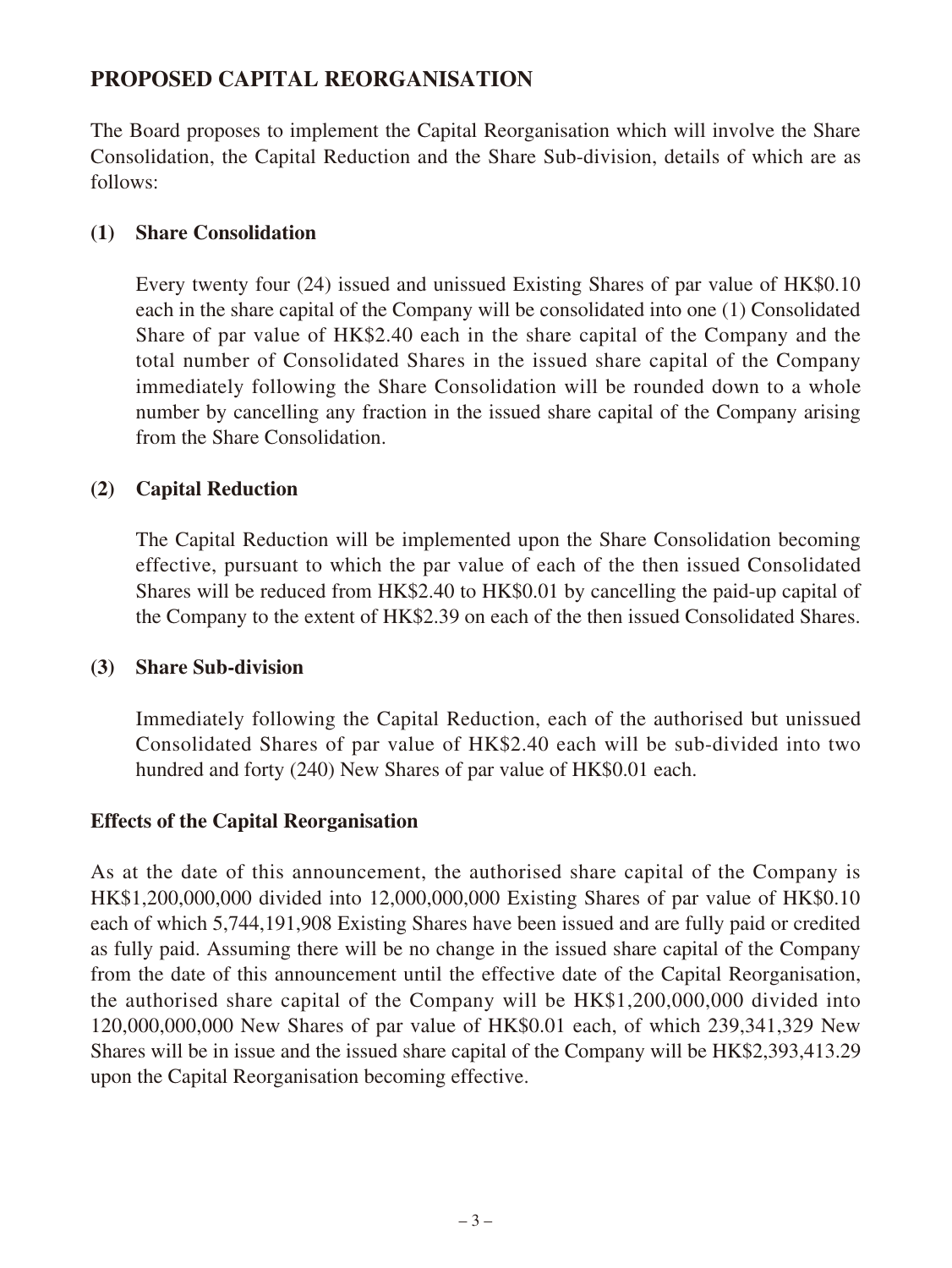Based on the 5,744,191,908 Existing Shares in issue as at the date of this announcement, a credit of approximately HK\$572,025,777.51 will arise as a result of the Capital Reduction. It is proposed that the total credit arising from the Capital Reduction will be applied towards setting off the accumulated losses of the Company upon the Capital Reduction becoming effective. Any excess of such credit will be transferred to the distributable reserve account of the Company which will be utilised by the Company in any manner as the Board may deem fit and permitted under all applicable laws and the memorandum and articles of association of the Company.

Shareholders and potential investors of the Company should note that the credit arising in the books from the Capital Reorganisation will be subject to change depending on the number of the Existing Shares in issue immediately prior to the Capital Reorganisation becoming effective.

Assuming no further Existing Shares will be issued or repurchased from the date of this announcement up to the effective date of the Capital Reorganisation, the effect of the Capital Reorganisation on the share capital structure of the Company is summarised as follows:

|                                    | As of<br>the date of this<br>announcement | <b>Immediately</b><br>after the Capital<br><b>Reorganisation</b> |
|------------------------------------|-------------------------------------------|------------------------------------------------------------------|
| Par value                          | HK\$0.10 per<br><b>Existing Share</b>     | HK\$0.01 per<br>New Share                                        |
| Amount of authorised share capital | HK\$1,200,000,000                         | HK\$1,200,000,000                                                |
| Number of authorised shares        | 12,000,000,000<br><b>Existing Shares</b>  | 120,000,000,000<br><b>New Shares</b>                             |
| Number of issued shares            | 5,744,191,908<br><b>Existing Shares</b>   | 239, 341, 329<br><b>New Shares</b>                               |
| Amount of the issued share capital | HK\$574,419,190.80                        | HK\$2,393,413.29                                                 |

All New Shares in issue immediately following the Capital Reorganisation becoming effective will rank *pari passu* in all respects with each other and the Capital Reorganisation will not result in any change in the relative rights of the Shareholders.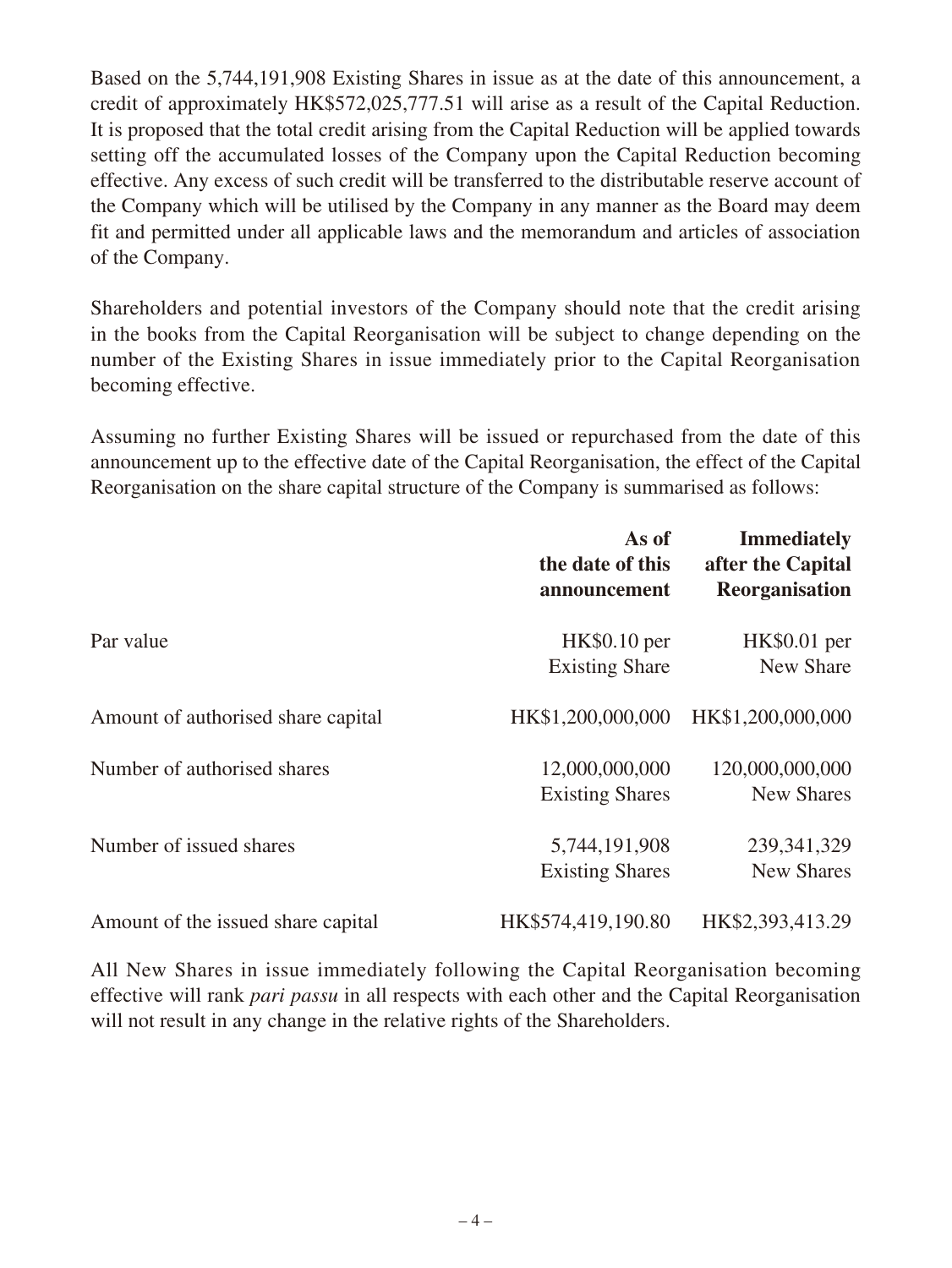Other than the relevant expenses, including but not limited to professional fees and printing charges to be incurred, the implementation of the Capital Reorganisation will have no material effect on the consolidated net asset value of the Group, nor will they alter the underlying assets, business, operations, management or financial position of the Company or the proportionate interests of the Shareholders, save for any fractional New Shares to which Shareholders may be entitled. The Directors are of the view that the Capital Reorganisation will not have any material adverse effect on the financial position of the Group and are in the interest of the Company and the Shareholders as a whole.

### **Fractional entitlement to New Shares**

Any fractional Shares arising from the Share Consolidation will not be allocated to the Shareholders. Any fractional entitlement to the Consolidated Shares will be aggregated, sold and retained for the benefit of the Company.

### **Conditions of the Capital Reorganisation**

The Share Consolidation is conditional upon:

- i. the passing of an ordinary resolution by the Shareholders to approve the Share Consolidation at the EGM;
- ii. the GEM Listing Committee of the Stock Exchange granting the listing of, and permission to deal in, the Consolidated Shares upon the Share Consolidation becoming effective; and
- iii. the compliance with the relevant procedures and requirements under the applicable laws of Cayman Islands and the GEM Listing Rules to effect the Share Consolidation.

The Share Consolidation will become effective on the second Business Day immediately following the fulfilment of the above conditions.

The Capital Reduction and the Share Sub-division are conditional upon:

- i. the Share Consolidation becoming effective;
- ii. the passing of a special resolution by the Shareholders to approve the Capital Reduction and the Share Sub-division at the EGM;
- iii. the GEM Listing Committee of the Stock Exchange granting the listing of, and the permission to deal in, the New Shares arising from the Capital Reduction and the Share Sub-division;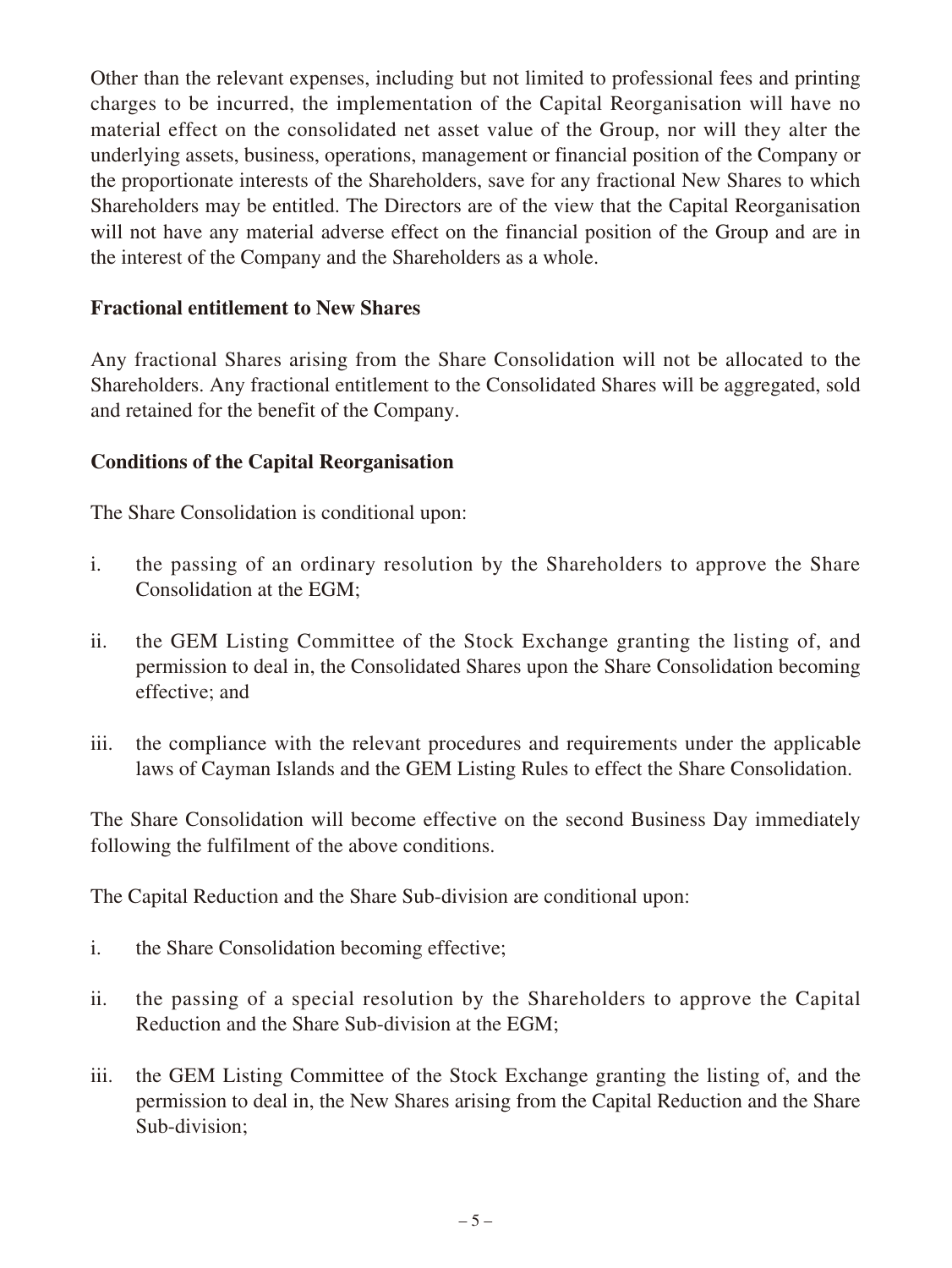- iv. the Court granting an order confirming the Capital Reduction;
- v. compliance with any conditions which the Court may impose in relation to the Capital Reduction;
- vi. registration by the Registrar of Companies in the Cayman Islands of a copy of the order of the Court confirming the Capital Reduction and the minute approved by the Court containing the particulars required under the Companies Law with respect to the Capital Reduction; and
- vii. the compliance with the relevant procedures and requirements under the applicable laws of Cayman Islands and the GEM Listing Rules to effect the Capital Reduction and the Share Sub-division.

The Capital Reduction and the Share Sub-division will become effective when the conditions mentioned above are fulfilled. Upon the approval by the Shareholders of the Capital Reorganisation at the EGM, the legal advisers to the Company (as to Cayman Islands Law) will apply to the Court for hearing date(s) to confirm the Capital Reduction and further announcement(s) will be made by the Company as soon as practicable after the Court hearing date(s) is confirmed.

### **Listing and dealings**

An application will be made by the Company to the Stock Exchange for the listing of, and the permission to deal in, the Consolidated Shares and the New Shares arising from the Capital Reorganisation.

Subject to the granting of the listing of, and permission to deal in, the Consolidated Shares and the New Shares on the Stock Exchange, the Consolidated Shares and the New Shares will be accepted as eligible securities by HKSCC for deposit, clearance and settlement in CCASS with effect from the commencement date of dealing in the Consolidated Shares and the New Shares on the Stock Exchange or such other date as determined by HKSCC. Settlement of transactions between participants of the Stock Exchange on any trading day is required to take place in CCASS on the second trading day thereafter. All activities under CCASS are subject to the General Rules of CCASS and CCASS Operational Procedures in effect from time to time. All necessary arrangements will be made for the Consolidated Shares and the New Shares to be admitted into CCASS established and operated by HKSCC.

None of the share capital or debt securities of the Company is listed or dealt in on any other stock exchange other than the Stock Exchange and no such listing or permission to deal is being or is proposed to be sought.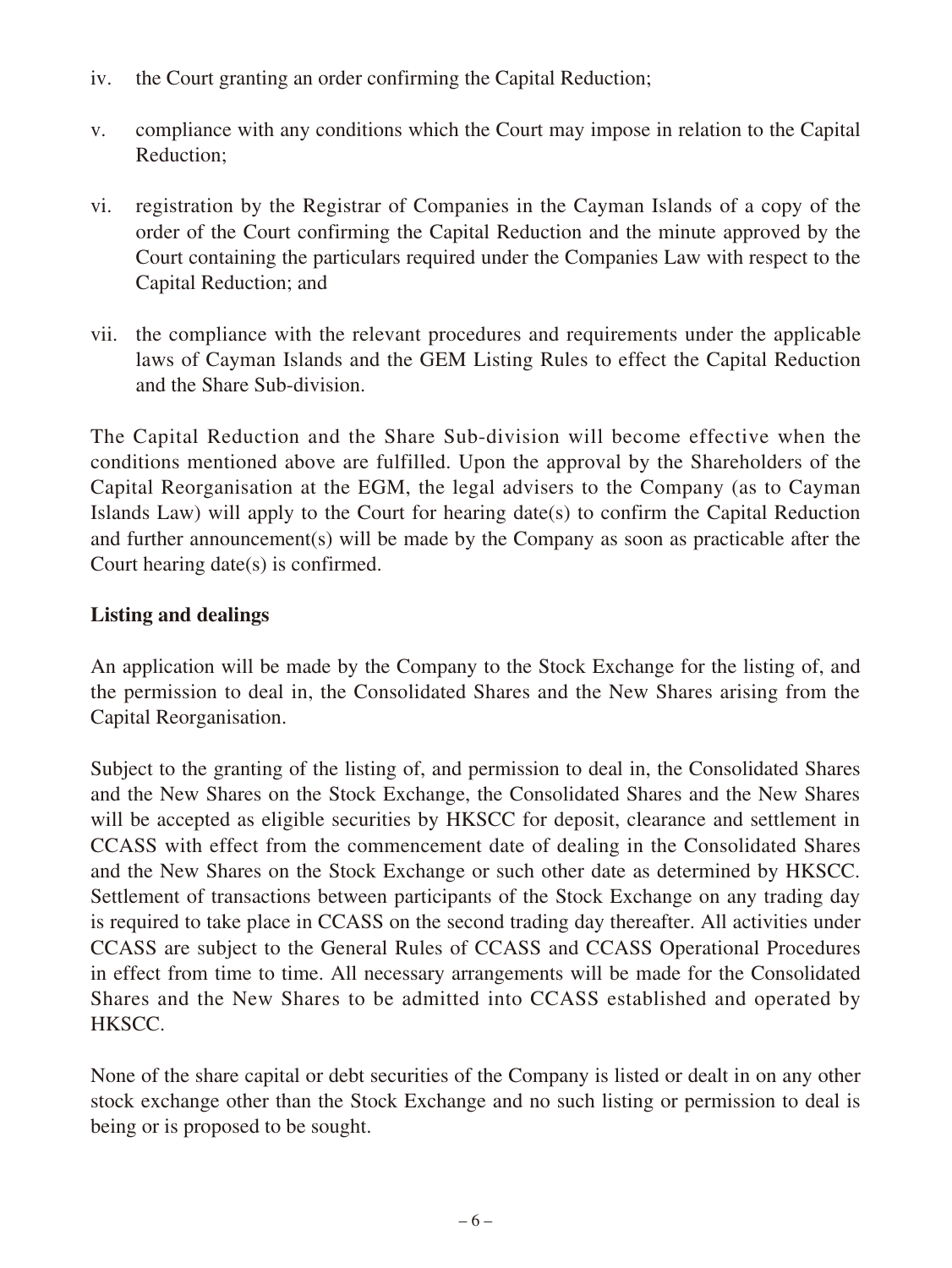# **PROPOSED CHANGE IN BOARD LOT SIZE**

As at the date of this announcement, the Existing Shares are traded on the Stock Exchange in a board lot size of 24,000 Existing Shares. The Board proposes to change the board lot size for trading in Shares on the Stock Exchange from 24,000 Existing Shares to 10,000 Consolidated Shares conditional upon the Share Consolidation becoming effective.

Based on the latest closing price of HK\$0.027 per Existing Share (equivalent to the theoretical closing price of HK\$0.648 per Consolidated Share) as at 9 December 2020, the value of each existing board lot of the Existing Shares is HK\$648 and the theoretical market value of each new board lot of the Consolidated Shares, assuming the Share Consolidation had become effective, would be HK\$6,480.

Upon the Capital Reduction and Share Sub-division becoming effective, the board lot size for trading in Shares will remain at 10,000 New Shares.

# **REASONS FOR THE CAPITAL REORGANISATION AND CHANGE IN BOARD LOT SIZE**

Pursuant to Rule 17.76 of GEM Listing Rules, where the market price of the securities of an issuer approaches the extremities of HK\$0.01 or HK\$9,995.00, the issuer may be required either to change the trading method or to proceed with a consolidation or splitting of its securities. The "Guide on Trading Arrangements for Selected Types of Corporate Actions" issued by the Hong Kong Exchanges and Clearing Limited on 28 November 2008 and last updated on 30 August 2019 has stated that (i) market price of the shares at a level less than HK\$0.1 will be considered as trading at extremity as referred to under Rule 17.76 of the GEM Listing Rules; and (ii) taking into account the minimum transaction costs for a securities trade, the expected board lot value should be greater than HK\$2,000.

Taking into account of the latest closing price of HK\$0.027 per Existing Share as at 9 December 2020, the Capital Reorganisation and Change in Board Lot Size would enable the Company to comply with the trading requirements under the GEM Listing Rules.

The Share Consolidation will reduce the total number of Existing Shares currently in issue and is expected to bring about a corresponding upward adjustment to the trading price per Share on the Stock Exchange, and hence the transaction costs as a proportion of the market value of each board lot will be lower.

Further, under the Companies Law, the Company is restricted in its ability to issue Shares at a price lower than their par value. The Capital Reduction will reduce the par value of the Consolidated Shares, which will provide the Company with greater flexibility to accommodate the issue of New Shares in the future when necessary.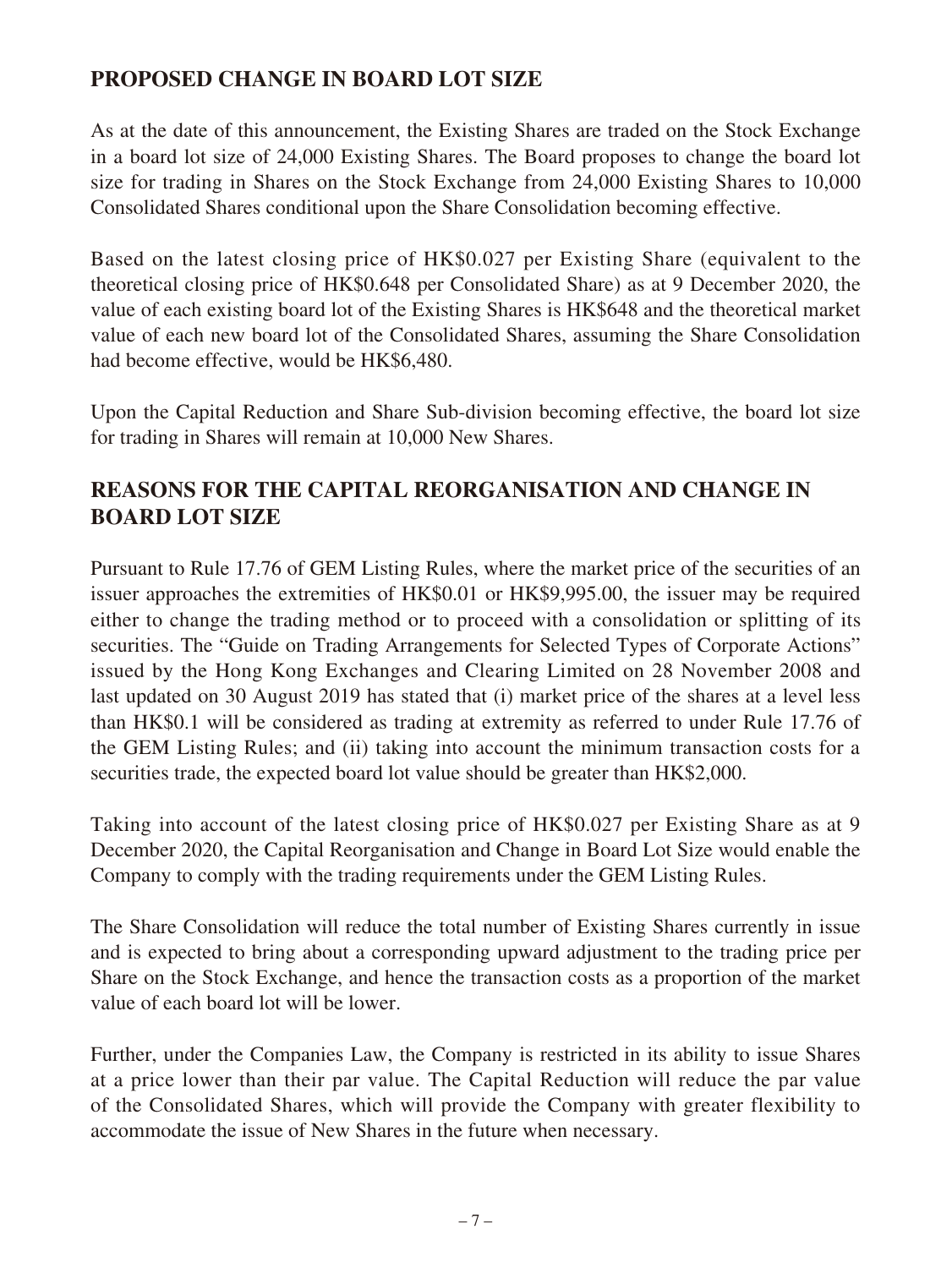The Capital Reorganisation and the Change in Board Lot Size will help maintain the transaction amount for each board lot at a reasonable level and attract more investors, provide flexibility for equity fund raising of the Company in the future and eliminate a substantial amount of the Company's accumulated losses, hence, allowing greater flexibility for the Company to pay dividends in the future. Accordingly, the Directors consider that the Capital Reorganisation and Change in Board Lot Size are in the interests of the Company and the Shareholders as a whole.

As at the date of this announcement, the Company has no intention to carry out other corporate actions in the next 12 months which may affect the trading in the Shares, and the Company does not have any concrete plan to conduct any fund-raising activities in the next 12 months. However, the Board cannot rule out the possibility that the Company will conduct debt and/or equity fund raising exercises when suitable fund-raising opportunities arise in order to support future development of the Group. The Company will make further announcement in this regard in accordance with the GEM Listing Rules as and when appropriate.

# **OTHER ARRANGEMENTS**

### **Exchange of share certificates**

Subject to the Share Consolidation becoming effective, Shareholders may, on or after Tuesday, 19 January 2021 until Friday, 26 February 2021 (both days inclusive), submit share certificates for the Existing Shares (in blue colour) to the Registrar, Computershare Hong Kong Investor Services Limited, at Shops 1712-1716, 17th Floor, Hopewell Centre, 183 Queen's Road East, Hong Kong at the expense of the Company, for new share certificates for the Consolidated Shares (in yellow colour) (on the basis of twenty four (24) Existing Shares for one (1) Consolidated Share). Thereafter, certificates of Existing Shares will be accepted for exchange only on payment of a fee of HK\$2.50 each (or such other amount as may from time to time be specified by the Stock Exchange) by the Shareholders for each share certificate for the Existing Shares submitted for cancellation or each new share certificate issued for the Consolidated Shares, whichever the number of certificates cancelled/issued is higher. After 4:10 p.m. on Wednesday, 24 February 2021, existing share certificates for the Existing Shares will only remain effective as documents of title and may be exchanged for certificates for Consolidated Shares at any time but will not be accepted for delivery, trading and settlement purposes.

As the Court hearing dates have yet to be fixed, the effective date of the Capital Reduction and the Share Sub-division is not ascertainable at present. Should the Capital Reduction and the Share Sub-division become effective, Shareholders may submit share certificates for the Consolidated Shares (in yellow colour) to the Registrar, Computershare Hong Kong Investor Services Limited, at Shops 1712-1716, 17th Floor, Hopewell Centre, 183 Queen's Road East, Hong Kong to exchange for new share certificates for the New Shares (in pink colour)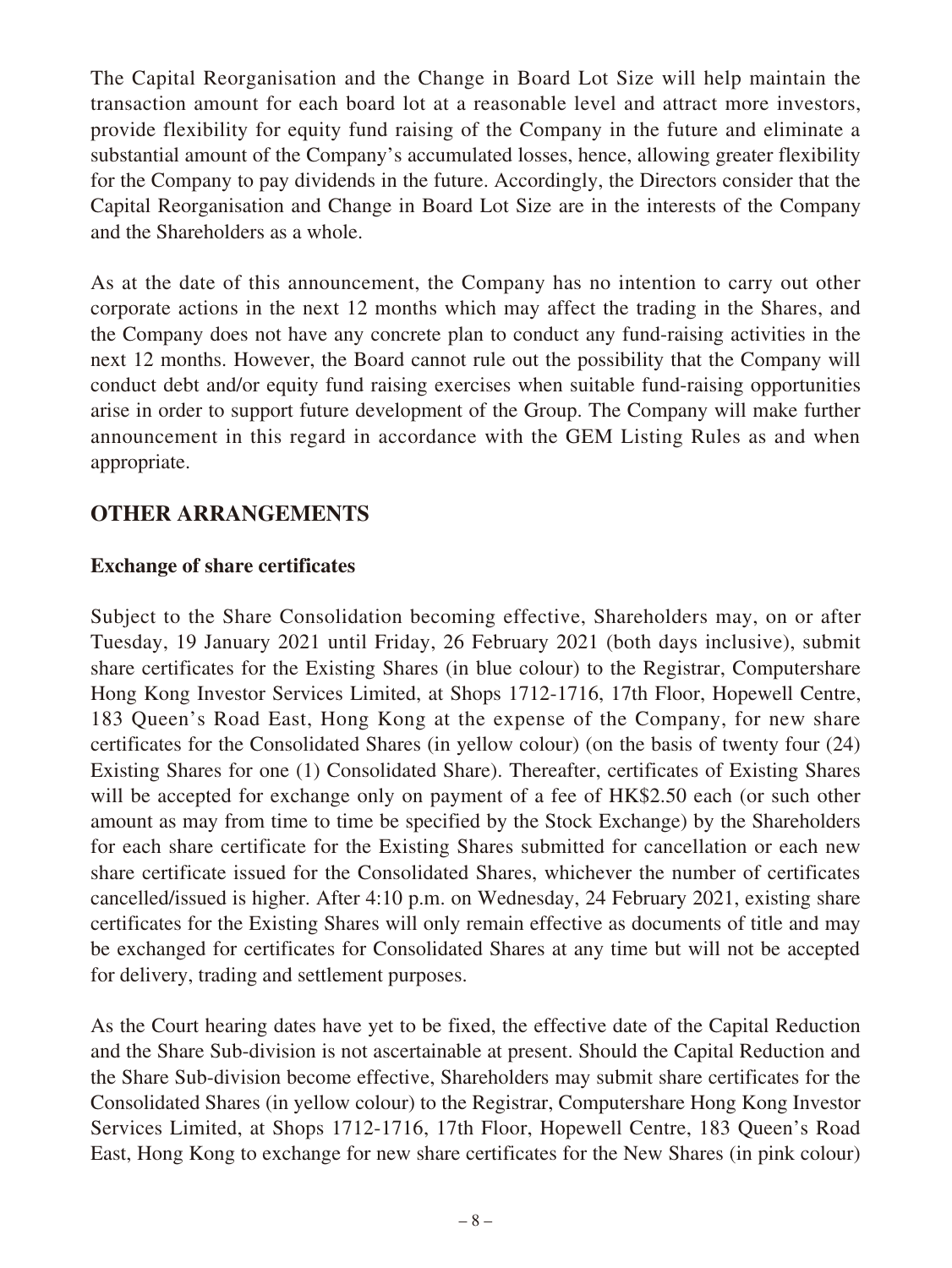at the expense of the Company within the relevant free exchange period from the effective date of the Capital Reduction and the Share Sub-division. Details of such free exchange of share certificates will be announced as soon as practicable.

#### **Arrangement on odd lot trading**

In order to facilitate the trading of odd lots of Consolidated Shares, the Company will appoint an agent to provide matching services on a best-efforts basis regarding the sale and purchase of odd lots of the Consolidated Shares from Tuesday, 2 February 2021 to Wednesday, 24 February 2021 (both days inclusive). Shareholders should note that matching of the sale and purchase of odd lots of the Consolidated Shares is not guaranteed. Any Shareholder who is in any doubt about the odd lots arrangement is recommended to consult his/her/its own professional advisers. Further details in respect of the odd lots trading arrangement will be set out in the circular to be despatched to the Shareholders.

# **EXPECTED TIMETABLE**

The expected timetable for the implementation of the Capital Reorganisation is set out below:

| Event(s)                                                                                                                                                 | Time and date                                          |
|----------------------------------------------------------------------------------------------------------------------------------------------------------|--------------------------------------------------------|
| Expected date of despatch of the circular,<br>proxy form and the notice of the EGM                                                                       | on or before<br>Wednesday, 23 December 2020            |
| Latest date and time for lodging transfer documents<br>in order to qualify for attendance and voting at the<br><b>EGM</b>                                | $4:30 \text{ pm}$ on<br>Monday, 11 January 2021        |
| Closure of register of members for determining the<br>entitlement to attend and vote at the EGM for the<br>Capital Reorganisation (both dates inclusive) | Tuesday, 12 January 2021 to<br>Friday, 15 January 2021 |
| Latest date and time for lodging forms<br>of proxy for the EGM                                                                                           | $11:00$ am on<br>Wednesday, 13 January 2021            |
| Expected date and time of the EGM                                                                                                                        | $11:00$ am on<br>Friday, 15 January 2021               |
| Announcement of poll results of the EGM<br>for the Capital Reorganisation                                                                                | Friday, 15 January 2021                                |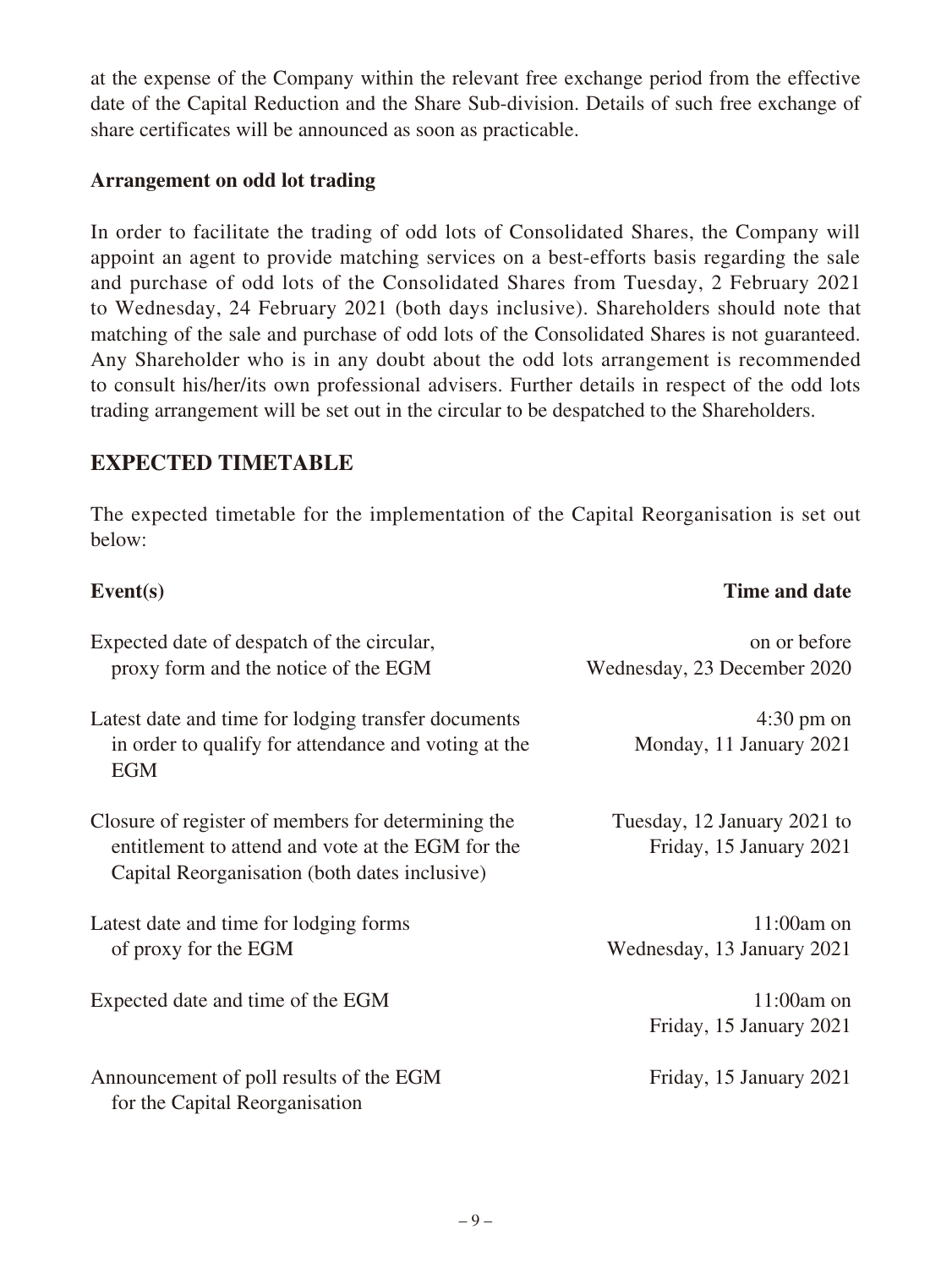## *The following events are conditional on the fulfilment of the conditions for the implementation of the Share Consolidation:*

| Effective date of the Share Consolidation                                                                                                                                                                                                                | Tuesday, 19 January 2021                            |
|----------------------------------------------------------------------------------------------------------------------------------------------------------------------------------------------------------------------------------------------------------|-----------------------------------------------------|
| First day for free exchange of existing share<br>certificates for share certificates of<br>the Consolidated Shares                                                                                                                                       | Tuesday, 19 January 2021                            |
| Dealings in the Consolidated Shares commence                                                                                                                                                                                                             | $9:00$ am on<br>Tuesday, 19 January 2021            |
| Original counter for trading in the Existing Shares in<br>board lots of 24,000 Existing Shares (in the form<br>of Existing Share certificates) temporarily closes                                                                                        | $9:00$ am on<br>Tuesday, 19 January 2021            |
| Temporary counter for trading in the Consolidated<br>Shares in board lots of 1,000 Consolidated Shares<br>(in the form of existing share certificates) opens                                                                                             | $9:00$ am on<br>Tuesday, 19 January 2021            |
| Original counter for trading in the Consolidated<br>Shares in board lots of 10,000 Consolidated Shares<br>(in the form of new share certificates)<br>re-opens                                                                                            | $9:00$ am on<br>Tuesday, 2 February 2021            |
| Parallel trading in the Existing Shares and the<br>Consolidated Shares (in the form of new share<br>certificates in board lots of 10,000 Consolidated<br>Shares and existing share certificates in board lots<br>of 1,000 Consolidated Shares) commences | $9:00$ am on<br>Tuesday, 2 February 2021            |
| Designated broker starts to stand in the market to<br>provide matching services for odd lots of the<br><b>Consolidated Shares</b>                                                                                                                        | $9:00$ am on<br>Tuesday, 2 February 2021            |
| Temporary counter for trading in the Consolidated<br>Shares in board lots of 1,000 Consolidated Shares<br>(in the form of existing share certificates) closes                                                                                            | $4:10 \text{ pm}$ on<br>Wednesday, 24 February 2021 |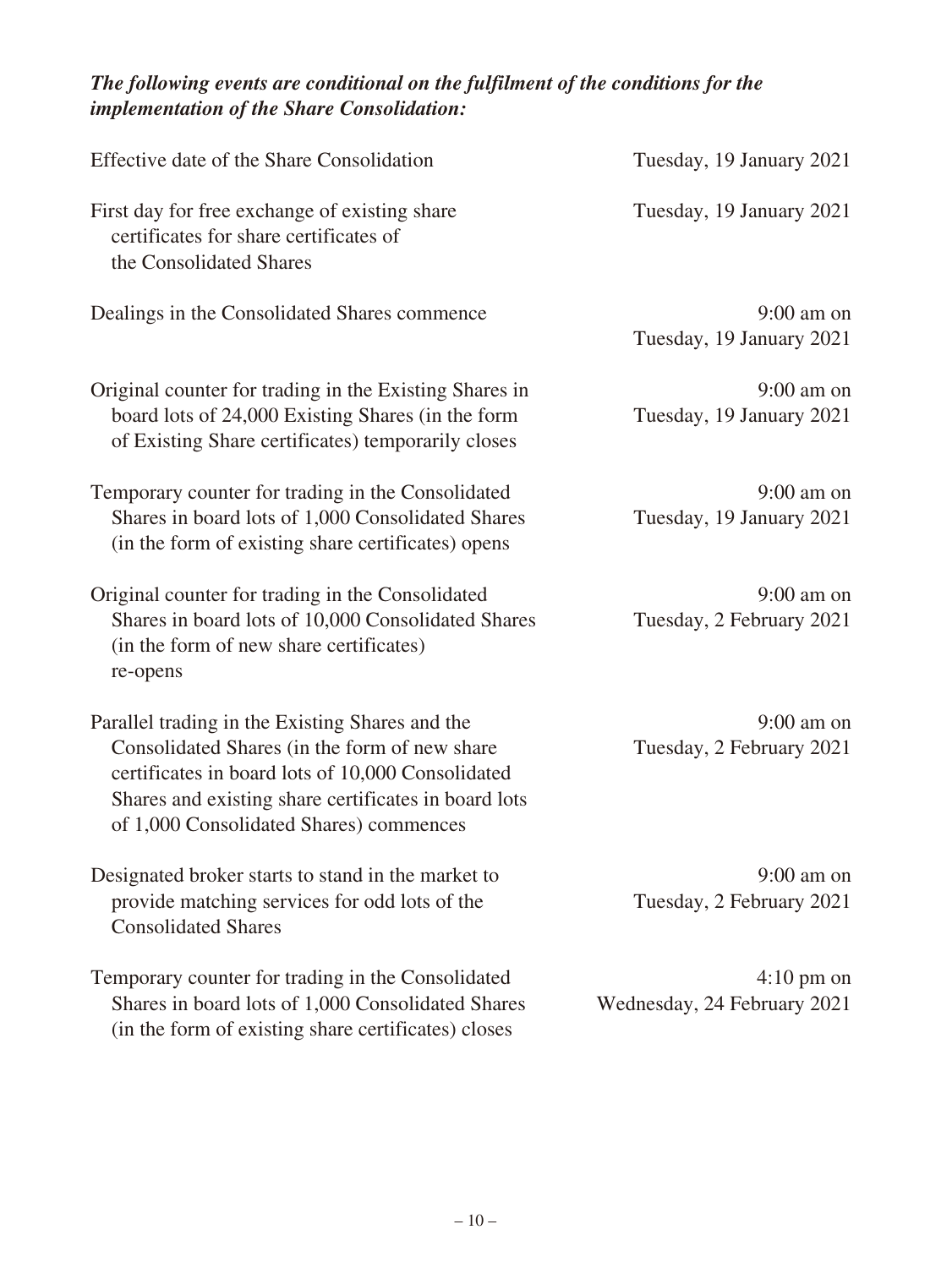| Parallel trading in the Existing Shares and<br>Consolidated Shares (in the form of new share<br>certificates in board lots of 10,000 Consolidated<br>Shares and existing share certificates in board lots<br>of 1,000 Consolidated Shares) ends | $4:10 \text{ pm}$ on<br>Wednesday, 24 February 2021 |
|-------------------------------------------------------------------------------------------------------------------------------------------------------------------------------------------------------------------------------------------------|-----------------------------------------------------|
| Designated broker ceases to stand in the market<br>to provide matching services for odd lots of the<br><b>Consolidated Shares</b>                                                                                                               | $4:10 \text{ pm}$ on<br>Wednesday, 24 February 2021 |
| Last day for free exchange of existing share<br>certificates for the share certificates of the<br><b>Consolidated Shares</b>                                                                                                                    | Friday, 26 February 2021                            |
| The following events are conditional on the fulfilment of the conditions for the<br><i>implementation of the Capital Reduction and Share Sub-division:</i>                                                                                      |                                                     |

| Expected effective date of the Capital Reduction | before $9:00$ a.m. on |
|--------------------------------------------------|-----------------------|
| and the Share Sub-division                       | Monday, 29 March 2021 |
| Commencement of dealings in the New Shares       | $9:00$ a.m. on        |
|                                                  | Monday, 29 March 2021 |

All times and dates specified in this announcement refer to the Hong Kong times and dates. This timetable is indicative only and any subsequent changes to the expected timetable will be announced by the Company as and when appropriate.

### **GENERAL**

The EGM will be convened and held for the Shareholders to consider and, if thought fit, approve the Capital Reorganisation. To the best of the Directors' knowledge, information and belief having made all reasonable enquiries, no Shareholders are required to abstain from voting on the resolution to be proposed at the EGM. A circular containing, among other things, details of the Capital Reorganisation and a notice convening the EGM will be despatched to the Shareholders on or before Wednesday, 23 December 2020.

**Shareholders and potential investors of the Company should note that the Capital Reorganisation is conditional upon the satisfaction of the conditions set out in the paragraph headed "Conditions of the Capital Reorganisation". Accordingly, the Capital Reorganisation may or may not proceed. Shareholders and potential investors are advised to exercise caution when dealing in the Existing Shares, and if they are in any doubt, they should consult their professional advisers.**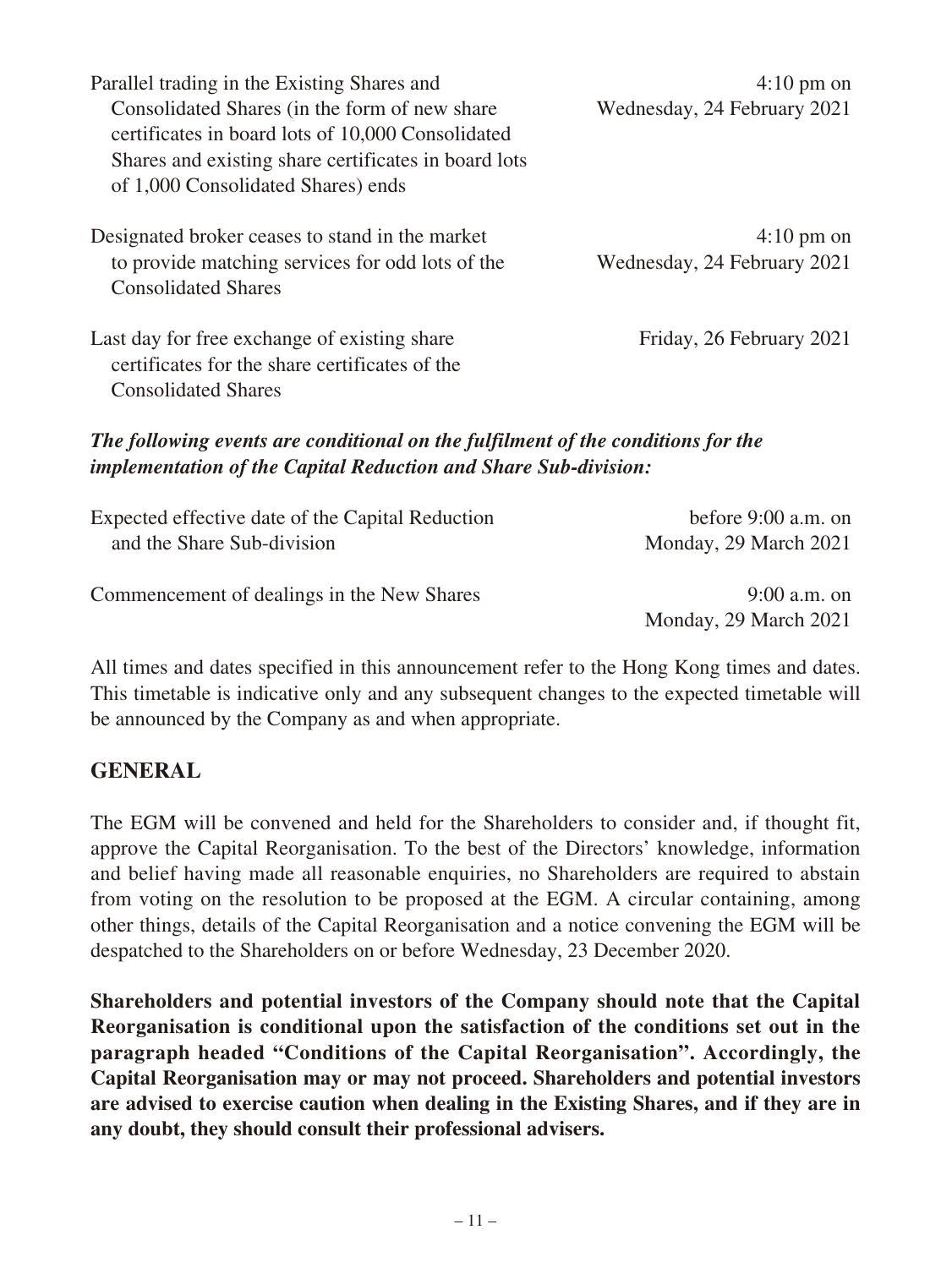# **DEFINITIONS**

Unless otherwise specified, the following terms have the following meanings in this announcement:

| "Board"                           | the board of Directors                                                                                                                                                                                                               |
|-----------------------------------|--------------------------------------------------------------------------------------------------------------------------------------------------------------------------------------------------------------------------------------|
| "Business Day(s)"                 | day(s) (excluding Saturdays, Sundays and public holidays)<br>on which banks are open for business in Hong Kong                                                                                                                       |
| "Capital Reduction"               | the proposed reduction of the par value of each of the then<br>issued Consolidated Shares from HK\$2.40 to HK\$0.01 by<br>cancelling the paid-up capital to the extent of HK\$2.39 on<br>each of the then issued Consolidated Shares |
| "Capital Reorganisation"          | the proposed reorganisation of the share capital of the<br>Company involving the Share Consolidation, the Capital<br>Reduction and the Share Sub-division                                                                            |
| "CCASS"                           | Central Clearing and Settlement System, a securities<br>settlement system used within the Hong Kong Exchanges<br>and Clearing Limited market system                                                                                  |
| "CCASS Operational<br>Procedures" | the Operational Procedures of HKSCC in relation<br>to CCASS, containing the practices, procedures and<br>administrative requirements relating to operations and<br>functions of CCASS, as from time to time                          |
| "Change in Board Lot Size"        | the proposed change in board lot size for trading in the<br>Shares on the Stock Exchange from 24,000 Existing<br>Shares to 10,000 Consolidated Shares upon the Share<br>Consolidation becoming effective                             |
| "Companies Law"                   | the Companies Law, Cap. 22 (Law 3 of 1961), of the<br>Cayman Islands as consolidated and revised                                                                                                                                     |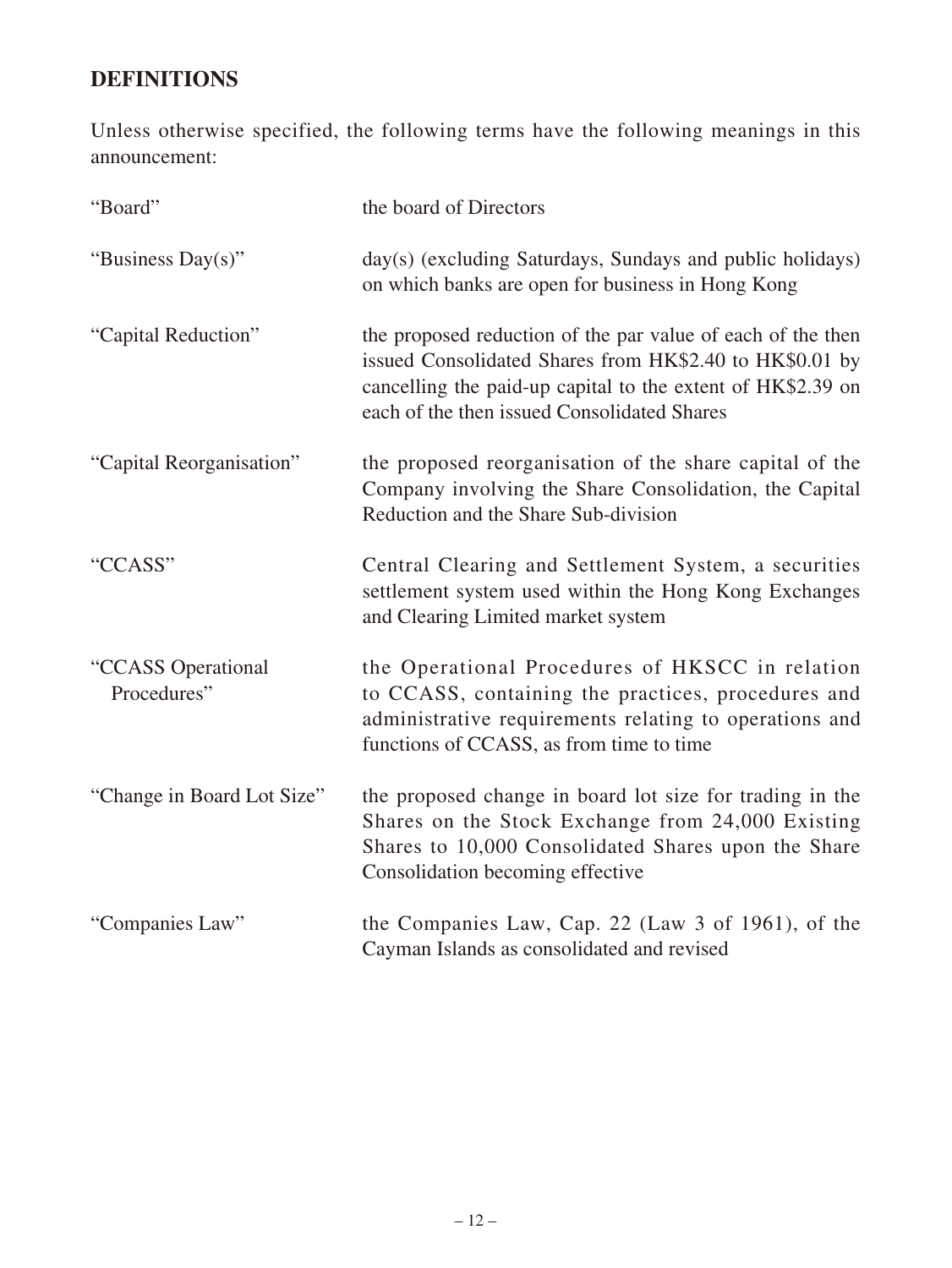| "Company"                | China Information Technology Development Limited, a<br>company incorporated in the Cayman Islands with limited<br>liability and the issued Shares of which are listed on the<br>GEM (stock code: 8178)                     |
|--------------------------|----------------------------------------------------------------------------------------------------------------------------------------------------------------------------------------------------------------------------|
| "Consolidated Share(s)"  | the ordinary share(s) of par value of $HK$2.40$ each in the<br>share capital of the Company immediately after the Share<br>Consolidation but before the Capital Reduction and the<br>Share Sub-division becoming effective |
| "Court"                  | the Grand Court of the Cayman Islands                                                                                                                                                                                      |
| "Director(s)"            | $directory(s)$ of the Company                                                                                                                                                                                              |
| "EGM"                    | the extraordinary general meeting of the Company to be<br>convened for the purpose of considering and, if thought fit,<br>approving the Capital Reorganisation                                                             |
| "Existing Share(s)"      | the ordinary share(s) of par value of $HK$0.10$ each in<br>the share capital of the Company prior to the Capital<br>Reorganisation becoming effective                                                                      |
| "GEM"                    | the GEM of the Stock Exchange                                                                                                                                                                                              |
| "GEM Listing Committee"  | the GEM listing sub-committee of the board of the Stock<br>Exchange                                                                                                                                                        |
| "GEM Listing Rules"      | the Rules Governing the Listing of Securities on GEM                                                                                                                                                                       |
| "General Rules of CCASS" | the terms and conditions regulating the use of CCASS,<br>as may be amended or modified from time to time and<br>where the context so permits, shall include the CCASS<br><b>Operational Procedures</b>                     |
| "Group"                  | the Company and its subsidiaries                                                                                                                                                                                           |
| "HKSCC"                  | Hong Kong Securities Clearing Company Limited                                                                                                                                                                              |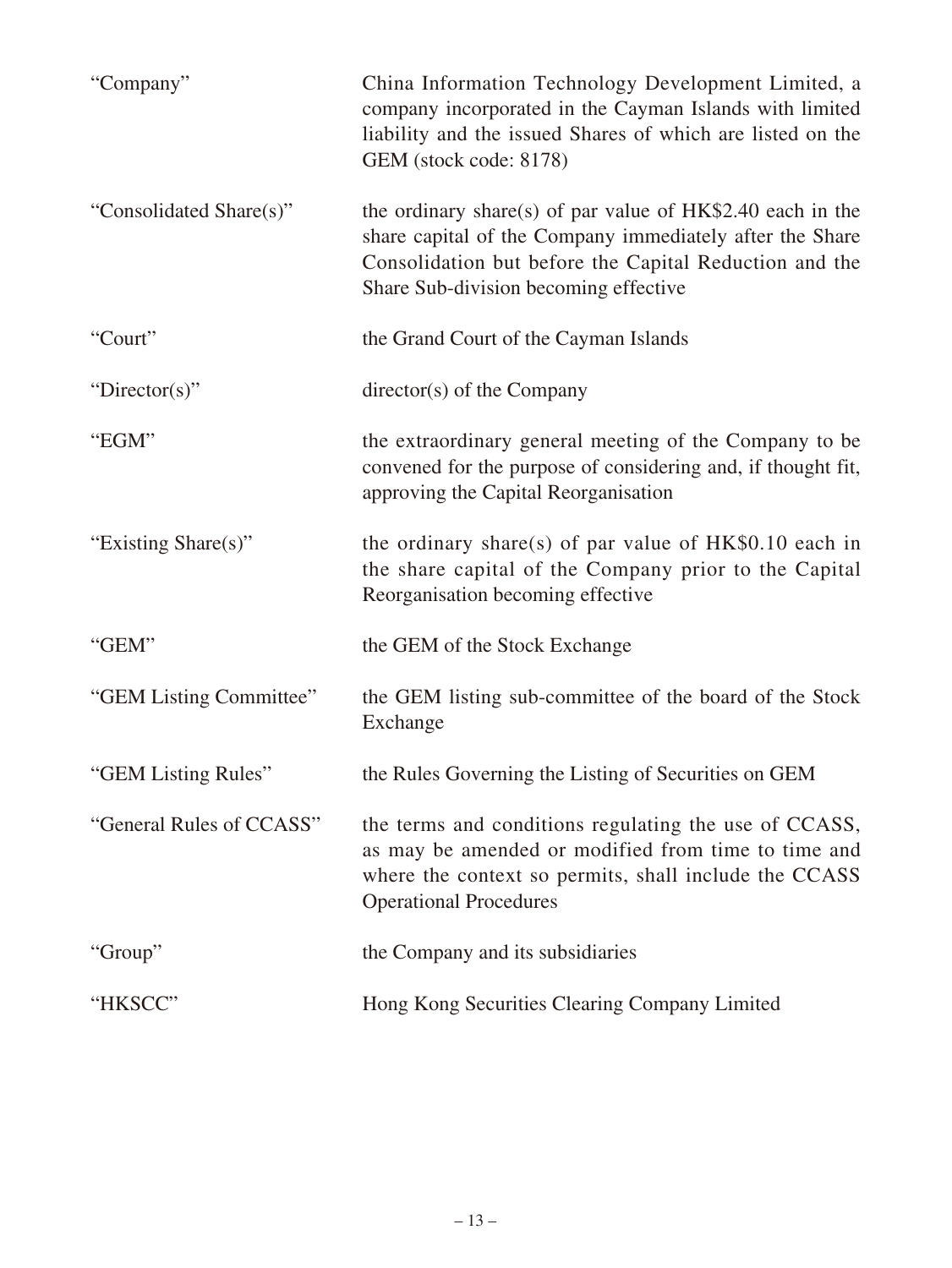| "HK\$"                | Hong Kong dollars, the lawful currency of Hong Kong                                                                                                                                                                                                                                                                                                                                       |
|-----------------------|-------------------------------------------------------------------------------------------------------------------------------------------------------------------------------------------------------------------------------------------------------------------------------------------------------------------------------------------------------------------------------------------|
| "Hong Kong"           | the Hong Kong Special Administrative Region of the<br>People's Republic of China                                                                                                                                                                                                                                                                                                          |
| "New Share(s)"        | the ordinary share(s) of par value of $HK$0.01$ each in the<br>share capital of the Company immediately upon the Capital<br>Reorganisation becoming effective                                                                                                                                                                                                                             |
| "Registrar"           | the branch share registrar and transfer office of the<br>Company in Hong Kong, Computershare Hong Kong<br>Investor Services Limited of Shops 1712-1716, 17th Floor,<br>Hopewell Centre, 183 Queen's Road East, Hong Kong                                                                                                                                                                  |
| "Share(s)"            | the Existing Share(s), the Consolidated Share(s) and/or the<br>New Share $(s)$ , as the case may be                                                                                                                                                                                                                                                                                       |
| "Share Consolidation" | the proposed consolidation of every twenty four (24) issued<br>and unissued Existing Shares of par value of HK\$0.10<br>each in the share capital of the Company into one (1)<br>Consolidated Share of par value of HK\$2.40 each and the<br>cancellation of any fraction in the issued share capital of<br>the Company arising as a result of the Share Consolidation<br>(if applicable) |
| "Share Sub-division"  | the proposed sub-division of each of the authorised but<br>unissued Consolidated Share of par value of HK\$2.40 each<br>into two hundred and forty (240) New Shares of par value<br>of HK\$0.01 each                                                                                                                                                                                      |
| "Shareholder(s)"      | $holder(s)$ of the issued Share $(s)$                                                                                                                                                                                                                                                                                                                                                     |
| "Stock Exchange"      | The Stock Exchange of Hong Kong Limited                                                                                                                                                                                                                                                                                                                                                   |
|                       | By Order of the Board<br><b>China Information Technology Development Limited</b><br><b>Wong King Shiu, Daniel</b><br>Chairman and Chief Executive Officer                                                                                                                                                                                                                                 |

Hong Kong, 10 December 2020